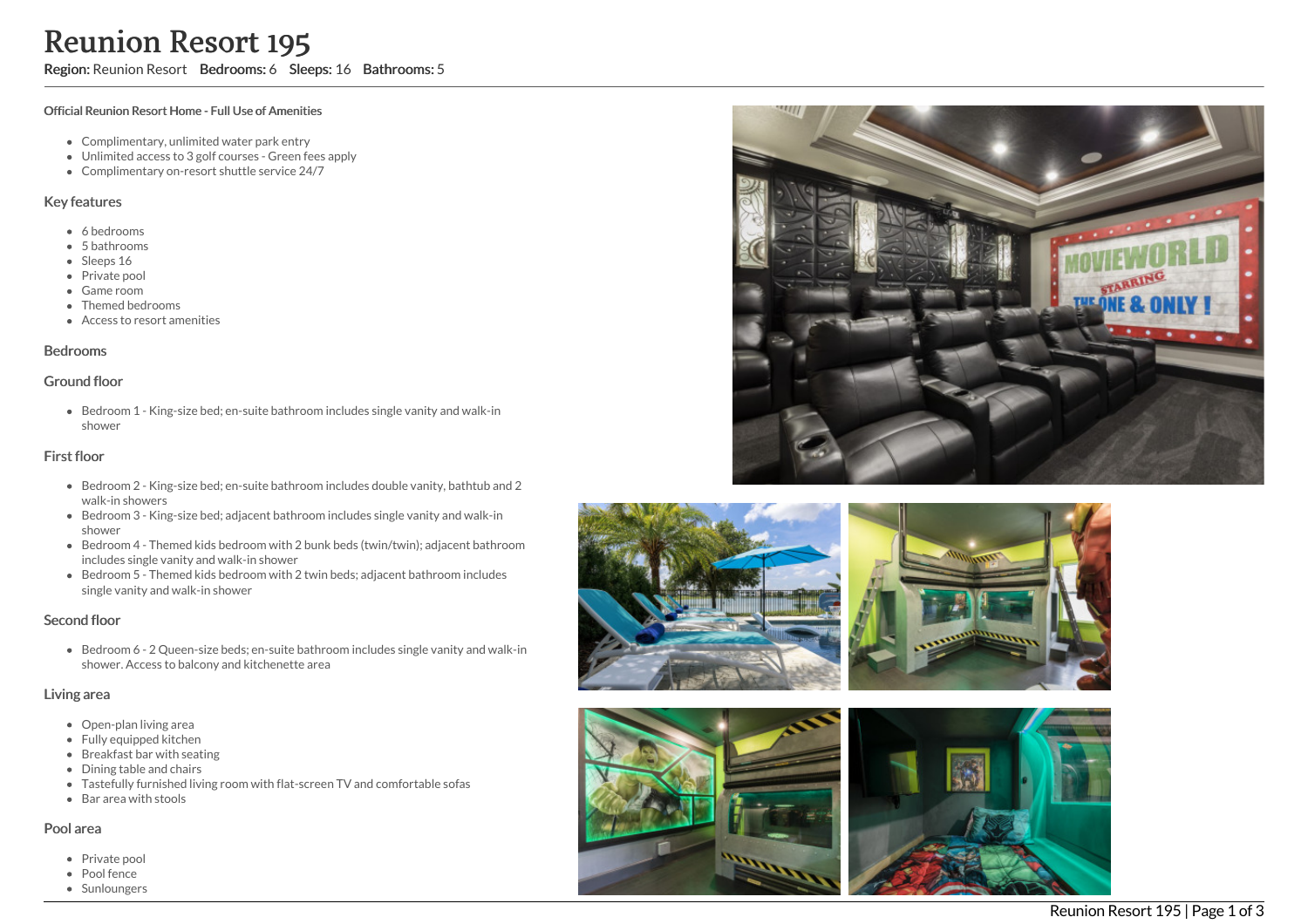- In pool sunlounger
- Covered lanai with a BBQ grill and foosball table
- Views of lake

# Home entertainment

- Flat-screen TVs in living area and all bedrooms
- Game room includes 2 arcade games, a multi-arcade game, basketball shooting game, children's slides, a climbing net and basketball hoop with trampoline
- Home theater includes projector screen and cinema-style seating
- Games area with 2 flat-screen TVs, game consoles and stool seating

# General

- Air conditioning throughout
- Complimentary wifi
- Bedding and towels included
- $\bullet$  Private parking

# Laundry room

- Washer and dryer
- $\bullet$  Iron and ironing board

# Children's equipment available for hire

- Crib
- Stroller
- High chair
- $\bullet$  Pack and play

# Places of interest

- Golf course 1 mile
- Supermarket 1 mile
- Shopping mall 2 miles
- Disney World 6 miles
- Seaworld 15 miles
- Universal Studios 21 miles
- Legoland 25 miles
- Airport 27 miles
- Beaches 75 miles